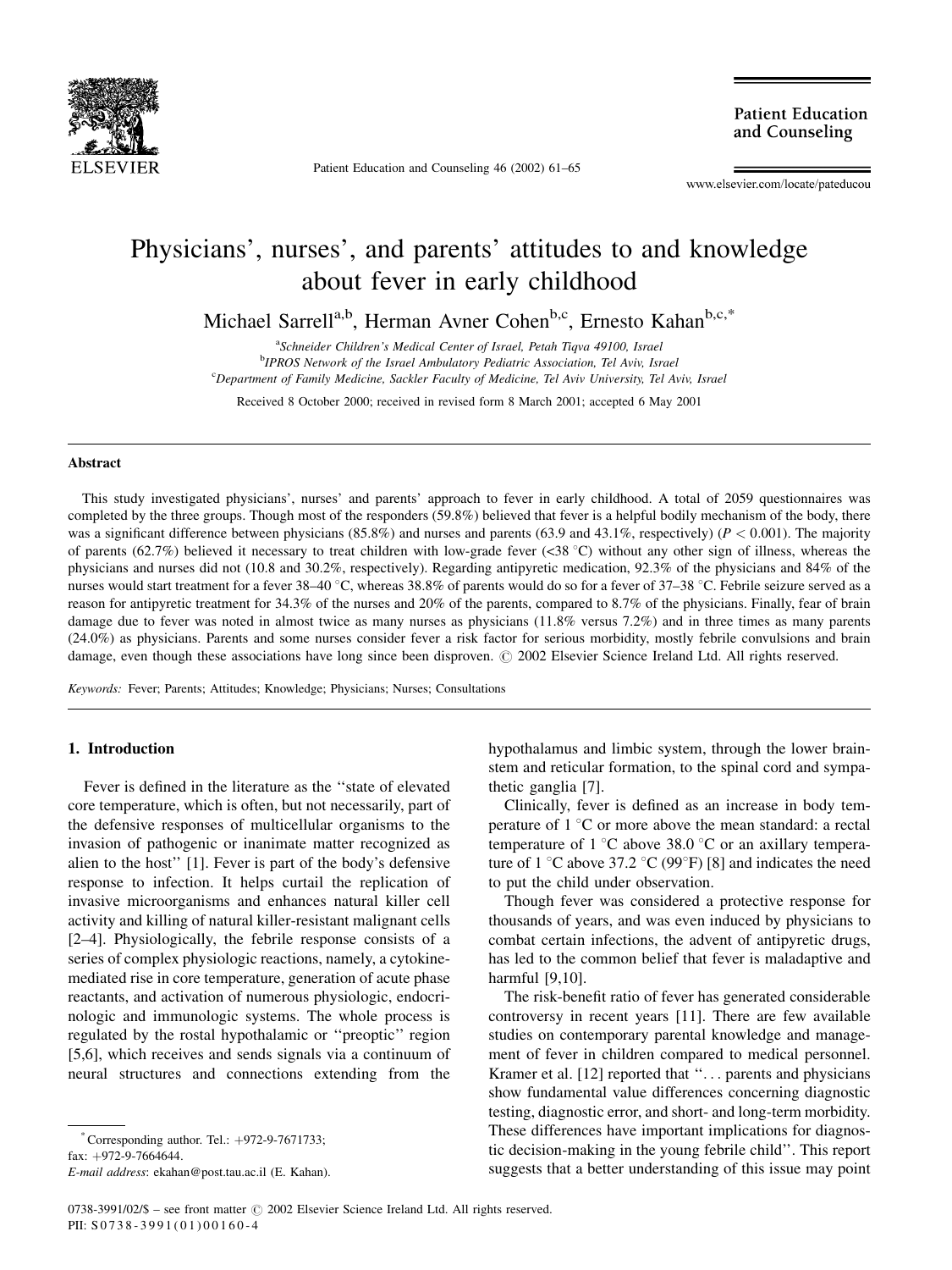up areas requiring improved education. With this purpose in mind, we designed the present study to investigate and compare the approach of physicians, nurses and parents to fever in early childhood.

## 2. Methods

The study population consisted of three groups: (A) 1000 parents of children attending pediatric community (urban) clinics of the major HMO in Israel which serves >60% of the population; (B) 1000 primary care physicians, pediatricians, general practitioners and family medicine specialists working for the three major HMOs in Israel; and (C) 500 nurses working in pediatric community centers and well-baby clinics, a major pediatric hospital, and hospital pediatric emergency rooms.

An analysis of the sociodemographic data of the patients of these urban clinics, taken from another, study with the same population-basis, vielded the following: mean age 35 years, 2.4 children per family, 62% primary or secondary education, 33% tertiary education, and 3% vocational schooling.

The parent group was composed of every third parent who visited a pediatrician or family physician at the specified clinics for any reason during 1999 (only autumn months, to avoid bias of winter-associated illnesses), on Sundays, Tuesdays and Thursdays (days on which attending physicians alternate). In order to limit the study to fever in early childhood, all children <3 months of age were excluded, because fever in neonates is a different entity. A clinic staff member explained the purpose of the study to the parents in the waiting area and asked them to fill out the questionnaire. No assistance was provided during the actual completion of the questions.

The study groups of physicians and nurses were formed by selecting random numbers from 1 to 1000 from the directories of the HMOs and from the personnel registries of the institutions involved in the study, respectively. Half of the nurses' group was taken from hospitals and half from outpatient clinics. These groups received the questionnaire and an explantation of the study by mail.

## 2.1. Ouestionnaire

The questionnaire used in the present study was based on a published and validated questionnaire on knowledge, attitudes and fears concerning fever in children [13]. Our version was written in simple Hebrew. The content of the questions was similar for parents, physicians and nurses, but the terminology was adapted to each of the study groups. Parental comprehension of the content of the questionnaire was tested in a pilot study. All questions pertained only to children older than three months, to avoid bias of possible perinatal events associated with serious hacterial infection

The following issues were addressed.

#### 1. Knowledge

- 1.1. Benefit/danger of low-grade fever  $(37-38 \degree C)$ .
- 1.2. Need to treat children with a fever below  $38^{\circ}$ C, without any other symptoms of illness, such as change in behavior, poor appetite, decreased activity and irritability.
- 1.3. Need to awaken a febrile child with no other sign of illness in order to administer treatment.
- 1.4. Need for a thermometer to confirm suspected fever.
- 1.5. Temperature level at which children over 3 months old need to receive antipyretic medication (paracetamol).
- 1.6. Main risk that untreated fever poses to the child: poor overall well-being, febrile seizure, brain damage, other.
- 2. Attitudes
	- 2.1. Method used to calculate the dose of antipyretic medication (paracetamol).

Physicians also completed items on work status (salaried/ independent), age and years since graduation.

## 2.2. Sample size

The calculation of sample size was based on two questions: the temperature at which the child is considered to have fever and the temperature at which antipyretic treatment should be initiated. According to studies in 75% [10] to 48.9% [9] of parents consider a temperature of 37.0–38 °C as fever, whereas only 21% would start treatment for a fever under 38 °C. Thus, if the true rate of people who believe that treatment should start under 38  $\degree$ C is 20%, with a relative precision of 15% at the 5% level of significance and power of 90%, a minimum of 485 subjects is needed [14], This number is more than twice the minimum needed to answer the question "What proportion of people consider a temperature of <38 °C as fever" with the same  $\alpha$  error and power, if P ranges from 48 to 40%. However, since a sample size of 500 is too small for stratification by socioeconomic status we multiplied the number by two. The sample of physicians was also elevated to 1000 to assure enough power for work status and years since graduation to be included in the statistical analysis.

#### 2.3. Statistical analysis

Survey responses were analyzed using SPSSWIN, version 9.01b, and the data analyzed with the Chi-square or Fisher's exact test. Comparisons for continuous data with a nonnormal distribution were assessed with the paired t-test repeated measure. A two-tailed *P*-value of 0.05 was used to define statistical significance for differences between groups and to calculate confidence intervals around differences in sample means and odds ratios.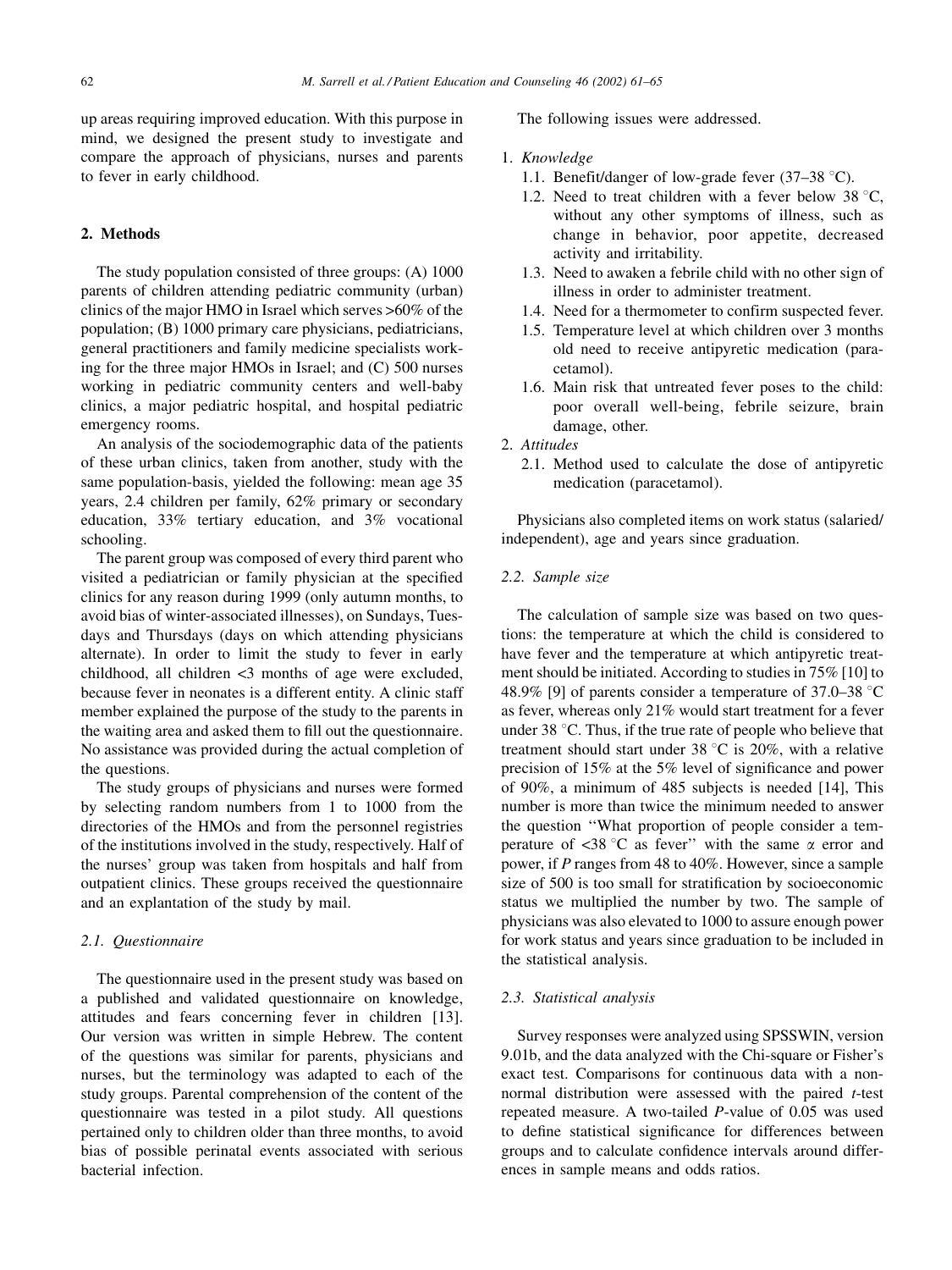## 3. Results

A total of 2059 completed questionnaires were evaluated. Compliance rates were 64.6% for physicians (93 questionnaires to physicians were returned unopened because of a change of address) and 93.4% for nurses. Although none of the 1003 parents who received the questionnaire refused to fill it out (100% compliance) they missed some of the answers. The responses of the parents, physicians and nurses to the main study questions are compared in Table 1.

Low-grade fever was considered harmful by 56.9% of parents and 36.1% of nurses, but only 14.2% of physicians  $(P < 0.0001$  between parents/nurses and physicians). It was thought to require treatment by 62.7% of parents compared to only  $32.2\%$  of nurses and  $10.8\%$  of physicians; the differences between physicians and parents, nurses and parents, and physicians and nurses were statistically significant ( $P < 0.0001$ ).

Regarding awakening febrile children in order to administer antipyretics, 65.5% of parents would do so compared with  $52\%$  of nurses, but only  $26.9\%$  of physicians; the differences between parents and physicians, parents and nurses, and nurses and physicians were all statistically significant ( $P < 0.0001$ ).

Though the majority of parents  $(72.1\%)$ , and nurses  $(76.4\%)$  thought it important to measure body temperature with a thermometer, physicians were ambivalent; 58.7% responded positively and 41.3% negatively. The differences between physicians and nurses, physicians and parents, and

nurses and patients were statistically significant ( $P <$ 0.001). Responses regarding treatment also differed between the groups (Table 2).

Regarding the temperature at which treatment with antipyretics should be initiated, 92.3% of physicians, 84% of nurses, and 38.8% of parents would start at 38–40 °C which is the recommended policy ( $P < 0.001$  between all three groups).

According to 51% of physicians, 31.3% of nurses and 45.5% of parents, the main reason for giving antipyretics to a febrile child was to improve well being. Interestingly, 20% of parents,  $34.3\%$  of nurses, and only 8.7% of physicians considered avoidance of febrile seizure as the primary function of antipyretics ( $P < 0.0001$ ). Brain damage alone was indicated by 5.6% of parents, 1.7% of nurses and 1.5% of physicians ( $P < 0.0001$ ).

Table 3 shows the methods used to calculate the dosage of antipyretic drugs. Body weight alone was used to calculate dosage by 71.4% of physicians and 58.8% of nurses. These rates rose to 85.3 and 71.2% when age was added to the weight variable. By contrast, 30.1% of parents used only weight, 31.5% the manufacturer's instructions, and 18.2% the child's age.

In a separate analysis, physicians were stratified by work status and years since graduation. Two-hundred and one physicians were salaried  $(34.5\%)$ , 188  $(32.3\%)$  were independent, and 194 (33.3%) were both salaried and independent. No significant association was found between these variables and the questionnaire responses.

Table 1

|  | Parents, physicians and nurses knowledge to fever in children <sup>4</sup> |  |  |  |  |  |  |  |  |  |
|--|----------------------------------------------------------------------------|--|--|--|--|--|--|--|--|--|
|--|----------------------------------------------------------------------------|--|--|--|--|--|--|--|--|--|

| Ouestion                                                                              | Parents          |            |                | Physicians       |            |                | <b>Nurses</b>    |            |                | P        |
|---------------------------------------------------------------------------------------|------------------|------------|----------------|------------------|------------|----------------|------------------|------------|----------------|----------|
|                                                                                       | $\boldsymbol{N}$ | Yes        | N <sub>o</sub> | $\boldsymbol{N}$ | Yes        | N <sub>0</sub> | $\boldsymbol{N}$ | Yes        | N <sub>0</sub> |          |
| Fever $(37-38$ °C) during<br>infection is beneficial                                  | 1000             | 431 (43.1) | 569 (56.9)     | 565              | 485 (85.8) | 80(14.2)       | 466              | 298 (63.9) | 168(36.1)      | < 0.0001 |
| Fever below $38^{\circ}$ C without other<br>symptoms needs treatment                  | 1003             | 629(62.7)  | 374 (37.3)     | 583              | 63 (10.8)  | 520 (89.2)     | 463              | 140 (30.2) | 323 (69.8)     | < 0.0001 |
| Children with fever without<br>other symptoms need to be<br>awakened for treatment    | 995              | 652(65.5)  | 343 (34.5)     | 584              | 157(26.9)  | 427(73.1)      | 467              | 243 (52.0) | 224(48.0)      | < 0.0001 |
| It is necessary to confirm fever<br>with a thermometer prior to<br>starting treatment | 984              | 709 (72.1) | 275 (27.9)     | 583              | 342 (58.7) | 241 (41.3)     | 461              | 352 (76.4) | 109(23.6)      | < 0.0001 |

<sup>a</sup> The values in parenthesis are in percent.

#### Table 2

Knowledge about main indication for administration of antipyretics to children with fever<sup>a</sup>

| Indication                               | Parents    | Physicians | <b>Nurses</b> | Total      |          |
|------------------------------------------|------------|------------|---------------|------------|----------|
| To improve well-being only               | 455 (45.5) | 299(51.0)  | 146 (31.3)    | 900(43.8)  | < 0.0001 |
| To avoid febrile seizure only            | 200(20.0)  | 51 (8.7)   | 160(34.3)     | 411(20.0)  | < 0.0001 |
| To avoid brain damage only               | 56 (5.6)   | 9(1.5)     | 8(1.7)        | 73 (3.6)   | < 0.0001 |
| Combinations of brain damage and seizure | 289 (28.9) | 227(38.7)  | 153 (32.8)    | 669 (32.6) | < 0.0001 |
| Total                                    | 1000 (100) | 586 (100)  | 467 (100)     | 2053 (100) | < 0.0001 |

<sup>a</sup> The values in parenthesis are in percent.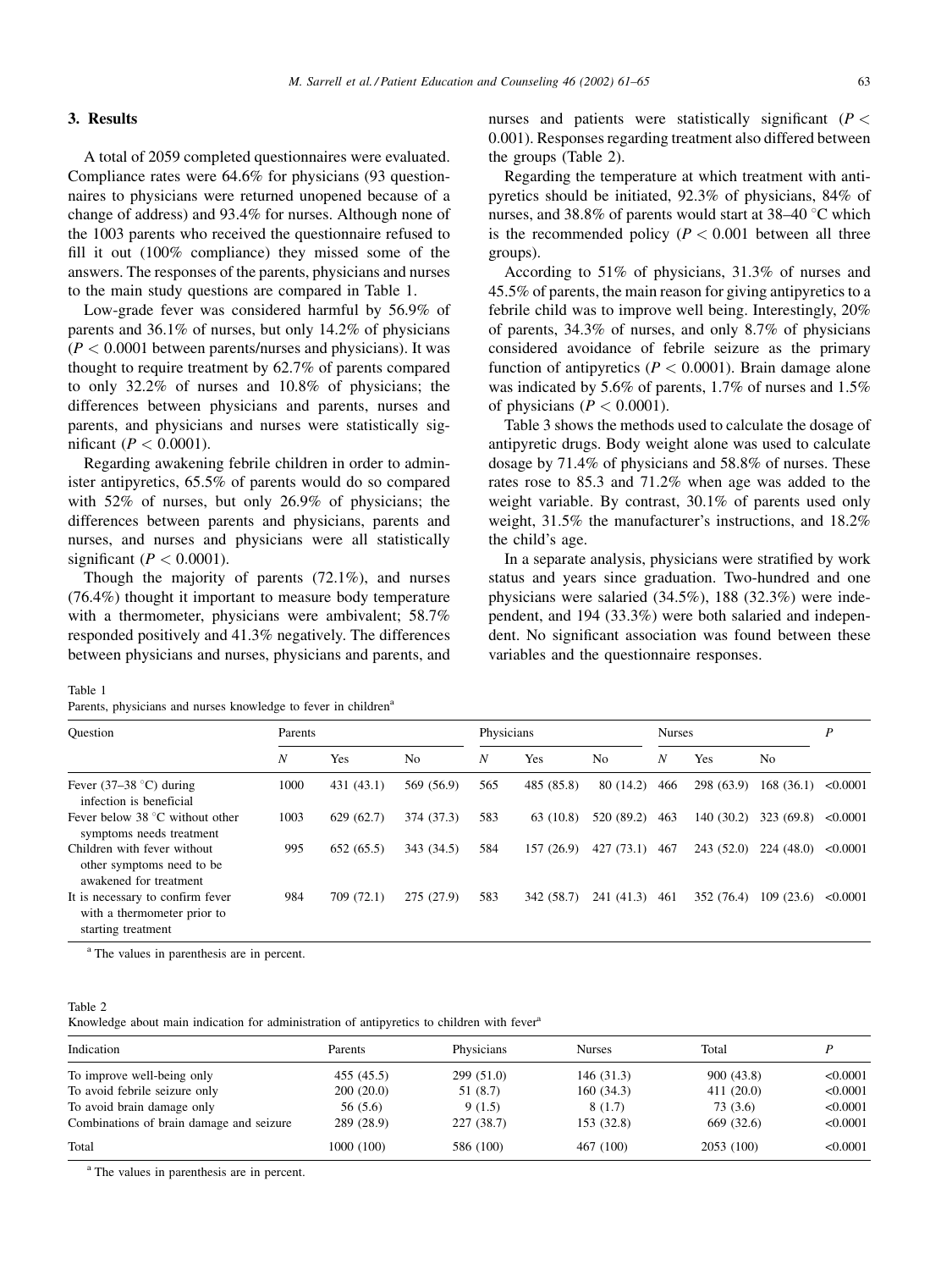| Table 3                                                                            |  |
|------------------------------------------------------------------------------------|--|
| Attitudes: basis for calculation of dose of antipyretic (paracetamol) <sup>8</sup> |  |

| <b>Basis</b>                                   | Parents    | Physicians | <b>Nurses</b> | Total      |           |  |
|------------------------------------------------|------------|------------|---------------|------------|-----------|--|
| Manufacturer's instructions                    | 315(31.5)  | 19(3.3)    | 56 (12.0)     | 390 (19.0) | < 0.0001  |  |
| Child's weight alone                           | 301(30.1)  | 417 (71.4) | 274 (58.8)    | 992 (48.4) | < 0.0001  |  |
| Child's age                                    | 182 (18.2) | 31(5.3)    | 17(3.6)       | 230(11.2)  | < 0.0001  |  |
| Manufacturer's instructions $+$ child's weight | 34(3.4)    | 21(3.6)    | 26(5.6)       | 81 (3.9)   | NS.       |  |
| Manufacturer's instructions $+$ child's age    | 36(3.6)    | 8(1.4)     | 7(1.5)        | 51(2.5)    | 0.007     |  |
| Child's weight $+$ child's age                 | 66 (6.6)   | 50 (8.6)   | 41(8.8)       | 157(7.7)   | <b>NS</b> |  |
| Three factors                                  | 67(6.7)    | 38(6.5)    | 45(9.7)       | 150(7.3)   | <b>NS</b> |  |
| Total                                          | 1001 (100) | 582 (100)  | 466 (100)     | 2051 (100) | < 0.0001  |  |

<sup>a</sup> The values in parenthesis are in percent.

# 4. Discussion and conclusion

To the best of our knowledge, this is the first comparison of the approach to fever in children between parents and medical personnel. Parental opinions on health-related issues are shaped by information provided by physicians and nurses [15], in addition to the media, family members, neighbors, friends, etc. Obviously, physicians and nurses obtain their knowledge mainly from more established sources, such as textbooks, journals, lectures, and the Internet. Nevertheless, they are not free of cultural and other influences. Our study showed that whilst most physicians  $(85.8\%)$  were aware that fever is usually beneficial to the body's defense system [16-18], many nurses  $(36%)$  were not. Furthermore, many parents have misconceptions about the reason for fever and its consequences. This can lead to unnecessary or overaggressive management of even lowgrade fever  $(\leq 38 \degree C)$  in the absence of signs of infection [10,16]. These findings suggest that little has changed since 1980, when other investigators noted that most parents ( $>56\%$ ) start antipyretic therapy for a fever of <38 °C  $[17]$ .

Although non-response bias is a limitation in survey studies, our response rate of 64.6% for physicians can be considered good for studies involving physicians in mail surveys [19].

The great majority of parents treat even low-grade fever of  $\leq$ 38 °C, whereas the great majority of physicians and nurses do not. Parents also place too great an emphasis on the presence of low-grade fever, as evidenced by the finding that most use a thermometer every time low-grade fever is suspected, even in the absence of other signs or symptoms, and they wake children to take medication, though the majority of physicians advise against this policy. Both the rectal temperature evaluation and the night-time awakening cause unnecessary discomfort and distress to the child.

Pediatricians often recommend natural and pharmacological agents to lower fever. This is intended not hasten recovery but merely to reduce the child's discomfort [20]. Obviously, antipyretics which are also analgesic, are commonly used for the relief of agitation and restlessness, even with low-grade fever. Interestingly, close to 30% of the

parents in our study believed that the principal reason for prescribing antipyretics is to prevent brain damage and/or seizure. This rate is consistent with the 43% of parents noted in an earlier study who believe that fever produces brain damage and that fever  $\langle 40 \degree C$  could be dangerous [21]. Furthermore, our results show than nurses remain unaware of recent findings that children with simple and complex febrile convulsions have the same benign outcome and long term prognosis in terms of subsequent epilepsy, neurologic, motor, intellectual, cognitive and scholastic ability [22]. In a 10-year follow-up, children with febrile convulsions were reported to display similar academic and intellectual behaviors as control children [23,24].

Parents are very unclear about the appropriate dosage of antipyretics. Some use the manufacturer's instructions, others use body weight or age, and some use a combination of these. A recent investigation reported that 57% of parents treated children with incorrect doses of antipyretic drugs [25]. Attention would be directed better at the cause of the fever itself. Most parents are unaware that paracetamol, when used as an antipyretic, has deleterious effects on the disease process and overdose can cause hepatic toxicity [15]. From a medical point of view, there are few reasons for antipyretic therapy in toddlers and children if the duration of fever is <5 days and serious disease has been excluded  $[26, 27]$ .

It should be noted, however, that in Israel, we still use dipyrone for fever reduction, whereas ibuprofen is unavailable in syrup form.

### 4.1. Conclusion

In conclusion, most pediatricians in Israel are well aware of the role of fever in the immunological cascade, whereas nurses are less so, and their approach to certain issues is closer to the parents' than to the physicians'. A great number of nurses in the community do not spend enough time in continuing medical education once they have completed their hospital training. Their close daily association with illnesses, combined with the parents' "fever phobia", can lead them to treat fever too aggressively [28]. Parental misconceptions may also lead to excessive utilization of